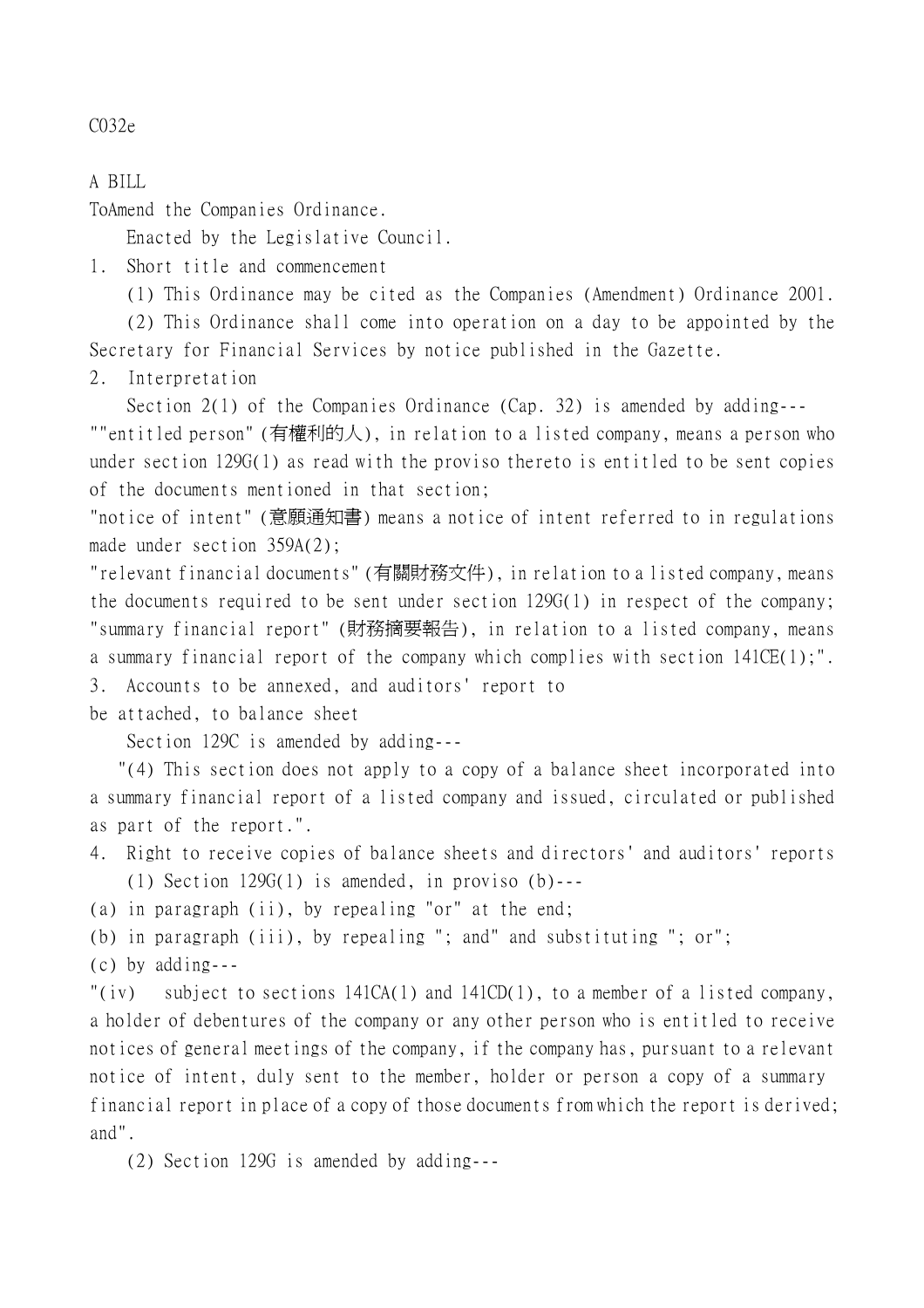"(1A) Subject to sections 141CB(1) and 141CD(1), for the purposes of proviso (b)(iv) to subsection (1), a copy of a summary financial report of a listed company shall be treated as having been duly sent if---

(a) subject to paragraph (b), it is sent not less than 21 days before the date of the general meeting concerned;

(b) where proviso (c) to subsection (1) applies, it is sent not less than such number of days as agreed under that proviso by the members entitled to attend and vote at the meeting.".

(3) Section 129G is amended by adding---

"(5) For the purposes of proviso (b)(iv) to subsection (1), "relevant notice of intent" (有關意願通知書), in relation to a member of a listed company, a holder of debentures of the company or any other person who is entitled to receive notices of general meetings of the company, means a notice of intent sent by the member, holder or person to the company in accordance with regulations made under section 359A(2).".

5. Resignation of auditor

Section 140A(3)(b) is amended by adding "as read with the proviso thereto" before "is entitled".

6. Sections added

The following are added before the subheading "Accounts of certain private companies"---

"Summary Financial Reports of Listed Companies

141CA. Restrictions on sending of summary financial

reports of listed companies

(1) A listed company shall not send to an entitled person of the company, for the purposes of its general meeting, a copy of a summary financial report in place of a copy of the relevant financial documents from which the report is derived, unless there is in force a notice of intent sent by the person to the company, notifying the company that the person agrees to be sent a copy of the summary financial report in place of a copy of the relevant financial documents.

(2) If default is made in complying with subsection (1), the company and every officer of the company who is in default shall be guilty of an offence and liable to a fine.

141CB. Restrictions on sending of summary financial reports, etc. of listed companies where there are "relevant dates"

(1) Where there is a relevant date in respect of a general meeting of a listed company, the company shall not send to an entitled person of the company a copy of the summary financial report in relation to the meeting until the expiry of such period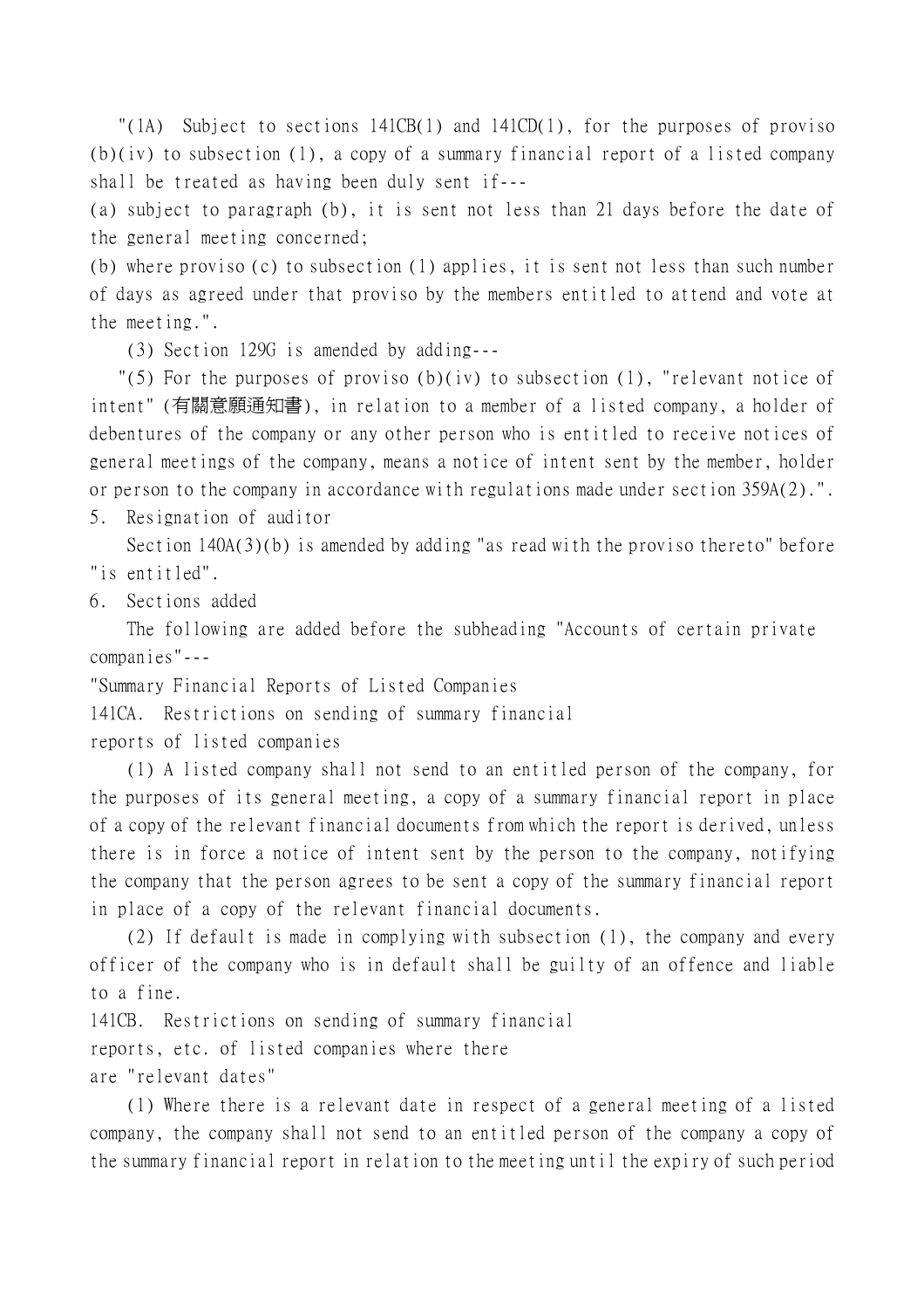as may be specified by regulations made under section 359A(2).

(2) In addition, in the case mentioned in subsection (1), the company shall not send to such a person a copy of the relevant financial documents from which the summary financial report mentioned in that subsection is derived until the expiry of such period as may be specified by regulations made under section 359A(2).

(3) If default is made in complying with subsection (1) or (2), the company and every officer of the company who is in default shall be guilty of an offence and liable to a fine.

(4) For the purposes of this section---

"relevant date" (有關日期), in relation to a general meeting of a listed company, means the first day on which the company sends a relevant notification in respect of the meeting to an entitled person of the company;

"relevant notification" (有關通告), in relation to a general meeting of a listed company, means a notification referred to in regulations made under section 359A(2), being a notification which according to its contents, is intended to apply exclusively or first to the meeting.

141CC. Duties of listed companies to comply with certain requests made by entitled persons

(1) Subject to subsection (2), if an entitled person of a listed company who has been sent a copy of a summary financial report in relation to a general meeting of the company makes a request under this section for a copy of the relevant financial documents from which the report is derived, then the company shall, subject to the provisions of this Ordinance, comply with the request within 14 days from the date  $of --$ 

(a) its receipt; or

(b) the first day on which copies of those documents are sent to its entitled persons, whichever is later.

(2) A listed company is not required to comply with a request made under subsection (1) unless the request is made---

(a) in writing; and

(b) before the relevant date.

(3) If default is made in complying with subsection (1), the company and every officer of the company who is in default shall be guilty of an offence and liable to a fine and, for continued default, to a daily default fine.

(4) It shall be a defence for a person charged under subsection (3) to prove that he could not, by the exercise of reasonable diligence, have prevented the commission of the offence.

(5) For the avoidance of doubt, it is declared that---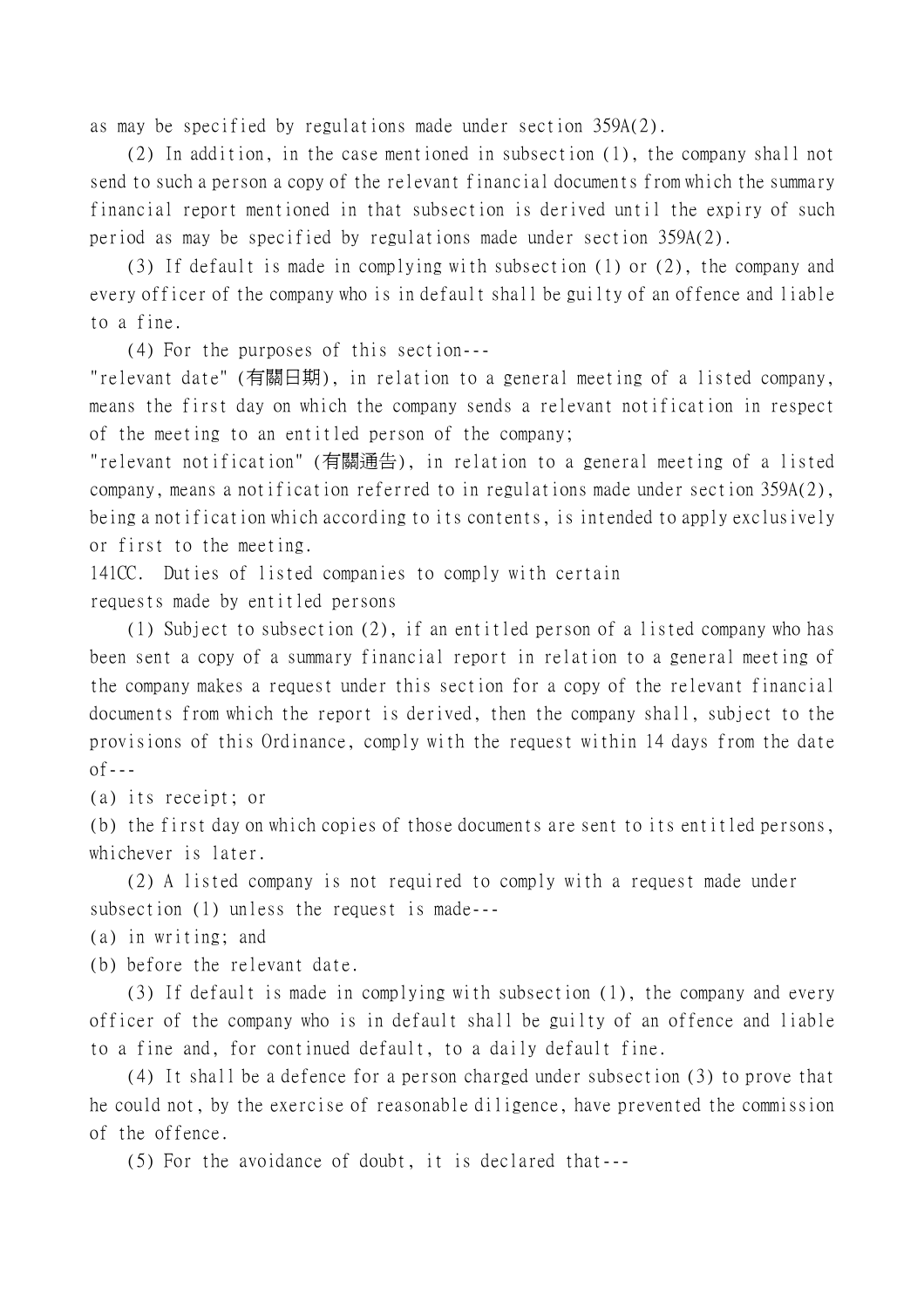(a) the requirement to send a copy of a listed company's relevant financial documents to an entitled person of the company in compliance with section 129G(1) does not apply where the company sends a copy of those documents to the person in response to a request under this section; and

(b) a request under this section does not include a notice of intent except where the notice of intent is treated as such a request under the provisions of regulations made under section 359A(2).

(6) For the purposes of subsection (2), "relevant date" (有關日期), in relation to a listed company, means---

(a) subject to paragraph (b), the first day on which copies of the relevant financial documents required to be laid before the company in the following general meeting are sent to the entitled persons of the company;

(b) if no copies of those documents mentioned in paragraph (a) are required to be sent to the entitled persons of the company, the first day on which copies of the summary financial report in relation to that following meeting are sent to the entitled persons of the company.

141CD. Certain circumstances in which no summary

financial reports shall be sent in place of

relevant financial documents

(1) A listed company shall not send any copy of a summary financial report to an entitled person of the company in place of a copy of the relevant financial documents---

(a) if the memorandum or articles of association of the company does not permit the company to do that;

(b) if the person is a holder of debentures of the company and the instrument that constitutes or governs the debentures does not permit the company to do that; or (c) if an order under section 141CF would thereby be contravened.

(2) If default is made in complying with subsection (1), the company and every officer of the company who is in default shall be guilty of an offence and liable to a fine.

(3) For the avoidance of doubt, it is declared that---

(a) if there is an event mentioned in subsection  $(1)(a)$ ,  $(b)$  or  $(c)$ , then any notice of intent sent to the company by the person concerned, which is in force immediately before the existence of that event, shall cease to have effect; and

(b) the cessation of any event mentioned in subsection  $(1)(a)$ , (b) or (c) does not revive a notice of intent ceasing to have effect pursuant to paragraph (a), and the company in such case shall be treated as not having previously sent any notification referred to in regulations made under section 359A(2) to the person concerned.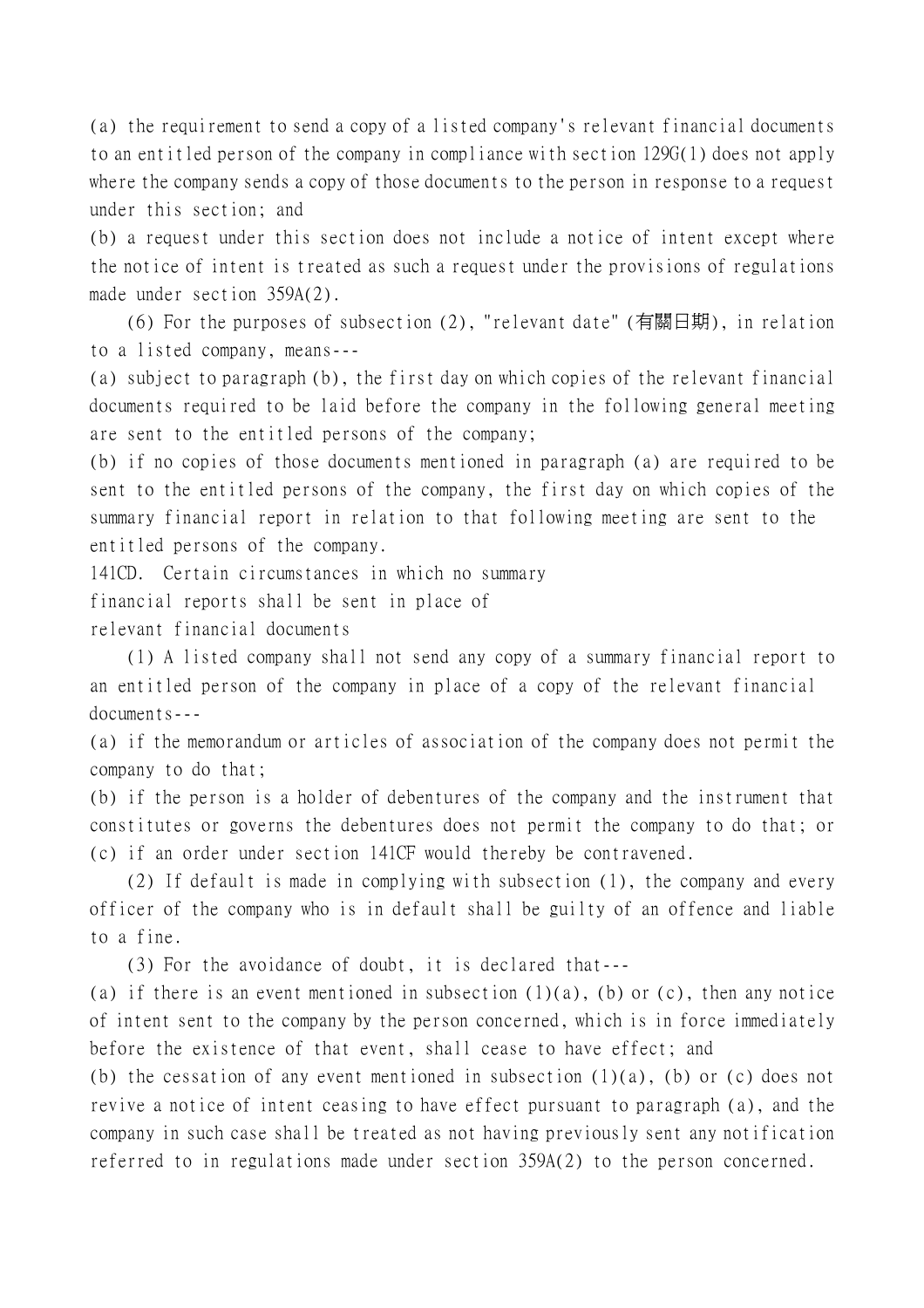141CE. Form and contents, etc. of summary financial reports

(1) A summary financial report in relation to a general meeting of a listed company shall be---

(a) derived from the relevant financial documents required to be laid before the company in that meeting;

(b) in such form and contain such information and particulars as specified in regulations made under section 359A(2); and

(c) approved by the board of directors of the company.

(2) Nothing in subsection (1) shall be construed as prohibiting a listed company from including in a summary financial report any other information or particulars which  $-$ 

(a) the company considers appropriate; and

(b) is not inconsistent with the relevant financial documents from which the summary financial report is derived.

(3) If a document, purporting to be a summary financial report of a listed company, does not comply with subsection (1) and is circulated, issued or published by the company to any other person, unless there is reasonable excuse---

(a) the company shall be guilty of an offence and liable to a fine; and

(b) every officer of the company shall be guilty of an offence and liable to a fine and imprisonment.

141CF. Prohibition orders against circulation, etc.

of summary financial reports

Where there is a conviction of an offence under section  $141CE(3)$ , the court may---(a) by order prohibit the company concerned and any other person from circulating, issuing or publishing any of the company's summary financial report to any person for such period as the court may specify; and

(b) in making the order impose such conditions as the court thinks appropriate.

Relevant Financial Documents and Summary

Financial Reports on Computer Networks

141CG. Circumstances in which listed companies

may comply with section 129G by

use of computer network

(1) Subject to subsection (2), for the purposes of section 129G, a listed company shall be treated as having sent a copy of the relevant financial documents or a copy of a summary financial report to an entitled person of the company in satisfaction of that section if---

(a) the person has, pursuant to a notice of intent or other notice which is in force,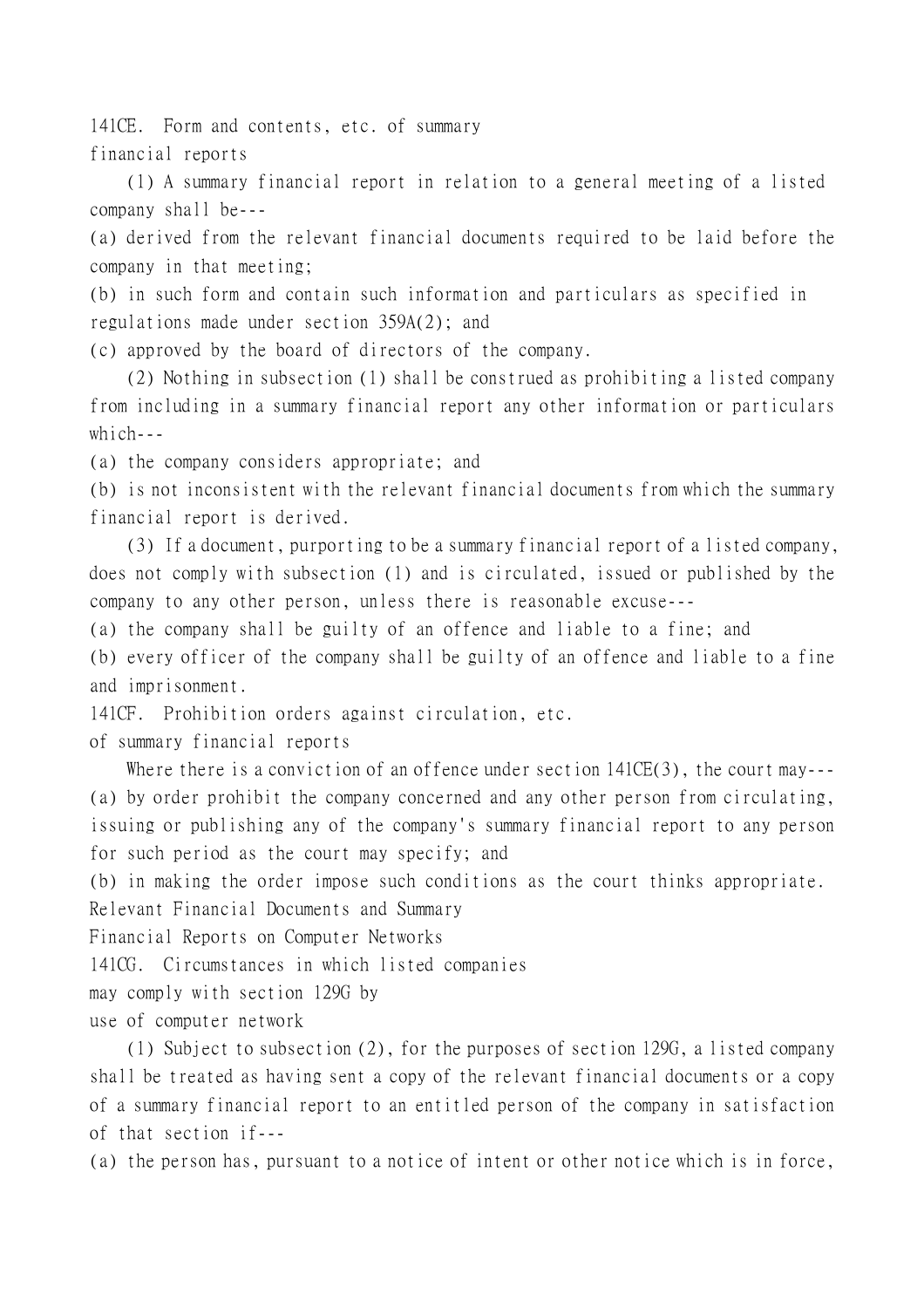agreed with the company to his having access to the documents or report, as the case may be---

(i) on a computer network to which the entitled person or any other entitled person may have access; and

(ii) instead of being sent the documents or report, as the case may be; and (b) the person is notified, in a manner for the time being agreed between the person and the company, of---

(i) the publication of the documents or report, as the case may be, on the computer network;

(ii) the address of the computer network; and

(iii) the location on that computer network where the documents or report, as the case may be, may be accessed, and how they or it may be accessed.

(2) Where a listed company's relevant financial documents or summary financial report are or is treated as being sent to an entitled person of the company by virtue of the operation of subsection (1), the documents or report, as the case may be, shall be treated as being sent to the person not less than 21 days before the date of the general meeting to which the documents or report, as the case may be, relate or relates if and only if---

(a) the documents or report, as the case may be, are or is published on the computer network referred to in that subsection throughout the period beginning not less than 21 days before the date of the meeting and ending on the date of the following general meeting in which relevant financial documents are required to be laid before the company; and

(b) the notification given for the purposes of subsection (1)(b) is given not less than 21 days before the date of the first-mentioned meeting.

(3) Nothing in subsection (2) shall invalidate the proceedings of a general meeting where---

(a) any documents or report that are or is required to be published as mentioned in subsection (2)(a) are or is published for a part, but not all, of the period mentioned in that subsection; and

(b) the failure to publish the documents or report throughout that period is wholly attributable to circumstances which it would not be reasonable to have expected the company to prevent or avoid.".

- 7. Power to make regulations Section 359A is amended---
- (a) by renumbering it as section 359A(1);
- (b) by adding---

 $\lceil (2) \rceil$  Without prejudice to the power conferred under subsection (1), the Chief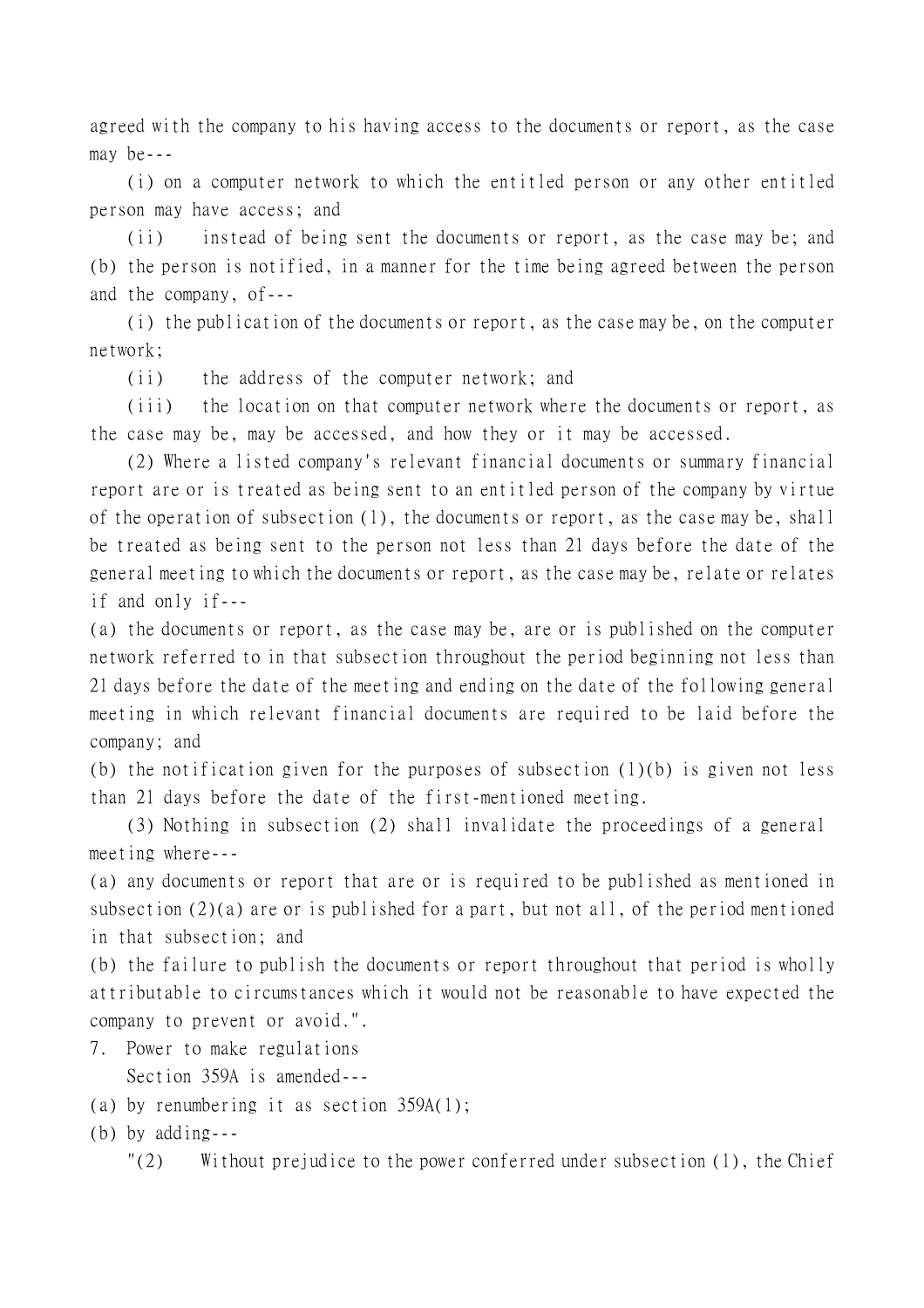Executive in Council may make regulations---

(a) specifying the periods after which a copy of a summary financial report and a copy of the relevant financial documents of a listed company may be sent under section 141CB;

(b) providing for any matter in relation to the determination of the effect of a notice of intent sent by an entitled person of a listed company, including providing for the circumstances under which such a notice of intent shall be treated as a request under section 141CC;

(c) providing for the form and contents of a summary financial report of a listed company (including empowering a listed company to determine certain aspects of the form of its summary financial report);

(d) providing for the means to ascertain the wishes of an entitled person of a listed company in relation to the sending of a copy of a summary financial report to the person in place of a copy of the relevant financial documents from which the report is derived (including providing for the sending of a notification by the company to the person for the purposes);

(e) providing for the form and contents of a notification referred to in paragraph (d), including---

(i) providing for the form and contents of any card or document attached to such a notification; and

(ii) providing that any of such card or document shall be postage prepaid; and

(f) providing for any incidental, consequential and transitional provision that is necessary or expedient for the purposes of the matters provided for by this subsection.".

8. Punishment of offences under this Ordinance

The Twelfth Schedule is amended by adding---

"141CA(2) Company sending Summary level 3 -- copy of summary financial report in

place of copy of

relevant financial

documents in

contravention of

section 141CA(1)

141CB(3) Company sending Summary level 3 ---

copy of summary

financial report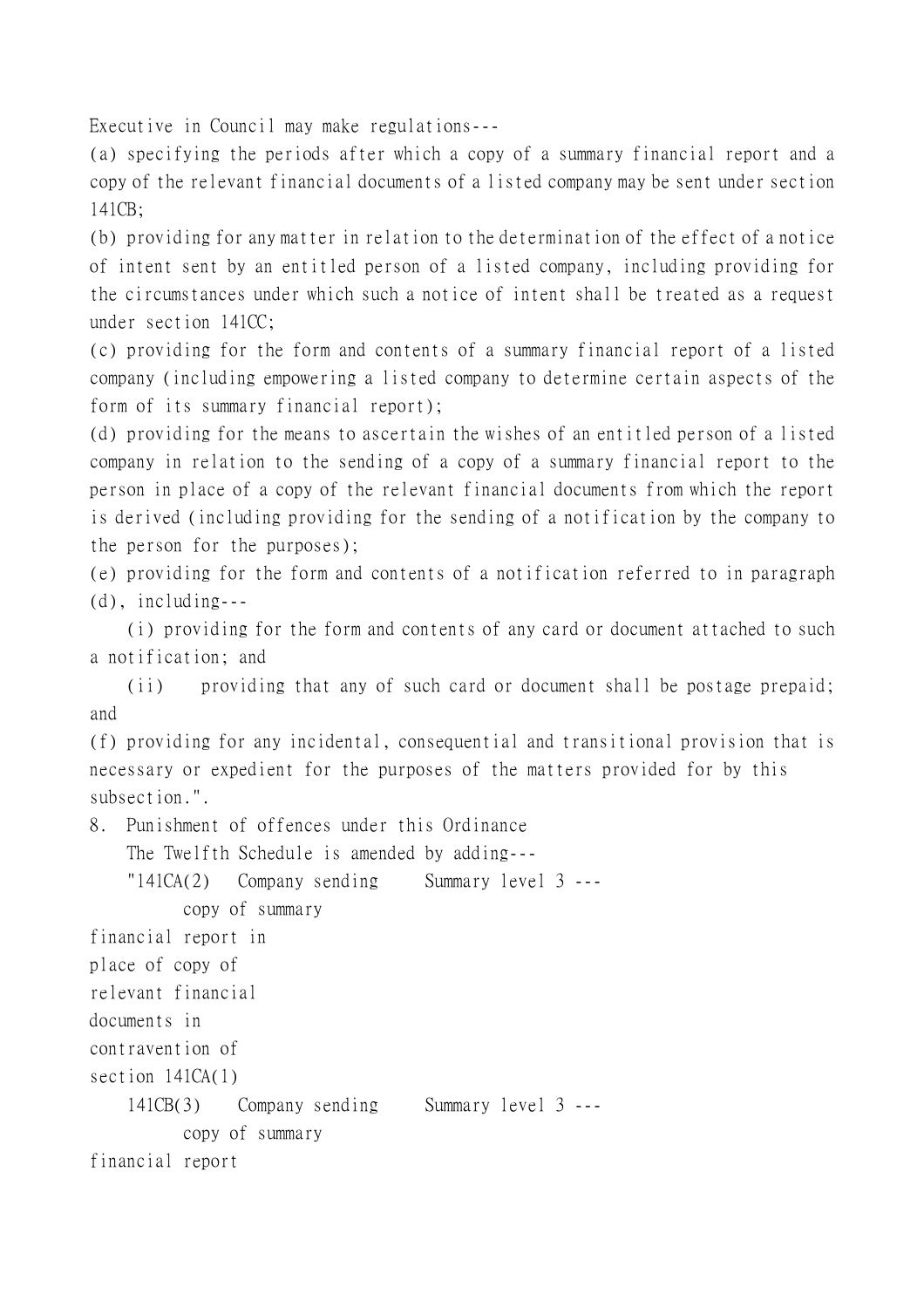```
in contravention
of section 141CB(1)
    141CB(3) Company sending Summary level 3 ---
          copy of relevant
financial documents
in contravention
of section 141CB(2)
    141CC(3) Company failing to Summary level 5 $300
          comply with request
for copy of relevant
financial documents
    141CD(2) Company sending Summary level 5 ---
          copy of summary
financial report
where there is in
existence any of the
events mentioned
in section 141CD(1)
    141CE(3)(a) Company circulates, Summary $300,000 ---
          issues or publishes
copy of summary
financial report
which does not
comply with
requirements referred
to in section 141CE(1)
    141CE(3)(b) Officer circulates, Summary $300,000 ---".
          issues or publishes and
copy of summary 12 months
financial report
which does not
comply with
requirements referred
to in section 141CE(1)
Explanatory Memorandum
```
The purpose of this Bill is to amend the Companies Ordinance (Cap. 32) ("the Ordinance") to enable a listed company incorporated in Hong Kong ("listed Hong Kong company") to send a copy of a summary financial report in place of a copy of the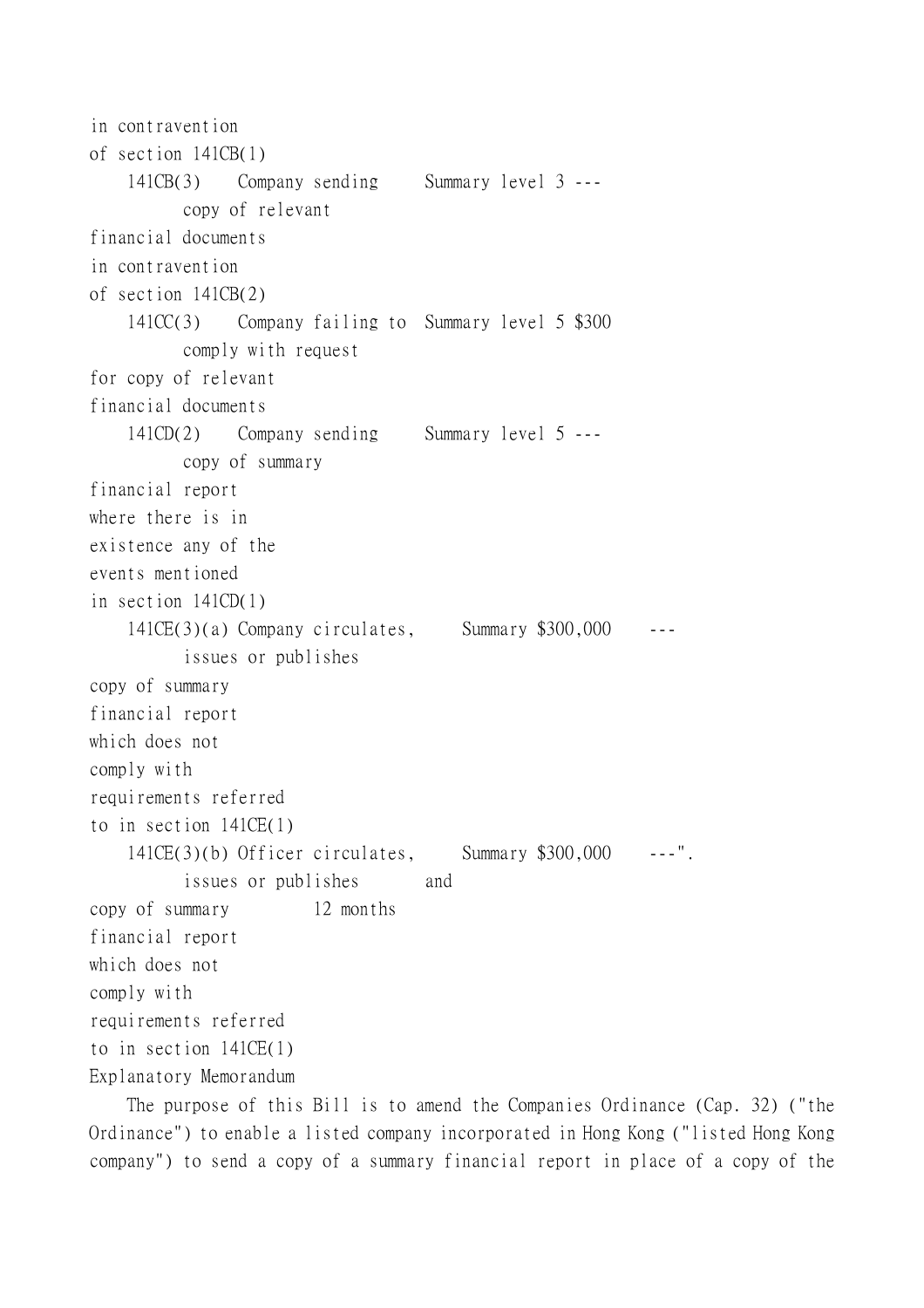financial documents required to be laid before the company in its general meeting to a shareholder, debentures holder or any other entitled person of the company ("entitled person").

2. Clause 2 amends section 2(1) of the Ordinance to define new terms used in the Bill.

3. Clause 3 adds a new provision to section 129C of the Ordinance to make it clear that the requirement for certain documents to be attached to a balance sheet of a company does not apply to a copy of a balance sheet which is incorporated into a summary financial report of a listed Hong Kong company.

4. Clause 4 amends section 129G of the Ordinance so that a listed Hong Kong company is not required to send a copy of its financial documents to an entitled person if it has duly sent to the person a copy of its summary financial report.

5. Clause 5 amends section 140A(3)(b) of the Ordinance to improve the provision from the drafting aspect.

6. Clause 6 adds new sections to the Ordinance in relation to the sending of copies of summary financial reports to entitled persons. New sections 141CA and 141CB regulate the sending of a summary financial report of a listed Hong Kong company in certain circumstances. New section 141CC provides for the compliance of certain requests made by entitled persons of a listed Hong Kong company for copies of the financial documents of the company. New section 141CD specifies the circumstances in which a listed Hong Kong company is not allowed to send to an entitled person a copy of a summary financial report in place of a copy of the financial documents. New section 141CE specifies the requirements in relation to the form and contents of a summary financial report of such a company. New section 141CF empowers the court to make order prohibiting a listed Hong Kong company from circulating, issuing or publishing a summary financial report where there is a conviction of an offence under new section 141CE(3). A new section (section 141CG) is also added to the Ordinance to provide that a listed Hong Kong company shall be treated in certain circumstances as having sent a copy of the company's financial documents or summary financial report to entitled persons for the purposes of section 129G if the documents or report are or is published on a computer network.

7. Clause 7 amends section 359A of the Ordinance to empower the Chief Executive in Council to make regulations providing for various matters in relation to a summary financial report of a listed Hong Kong company, including providing for the form and contents of the report, the means to ascertain the wishes of an entitled person in respect of receiving a copy of a summary financial report in place of a copy of the financial documents for the purposes of a general meeting and such incidental, consequential and transitional provisions as are necessary or expedient for the